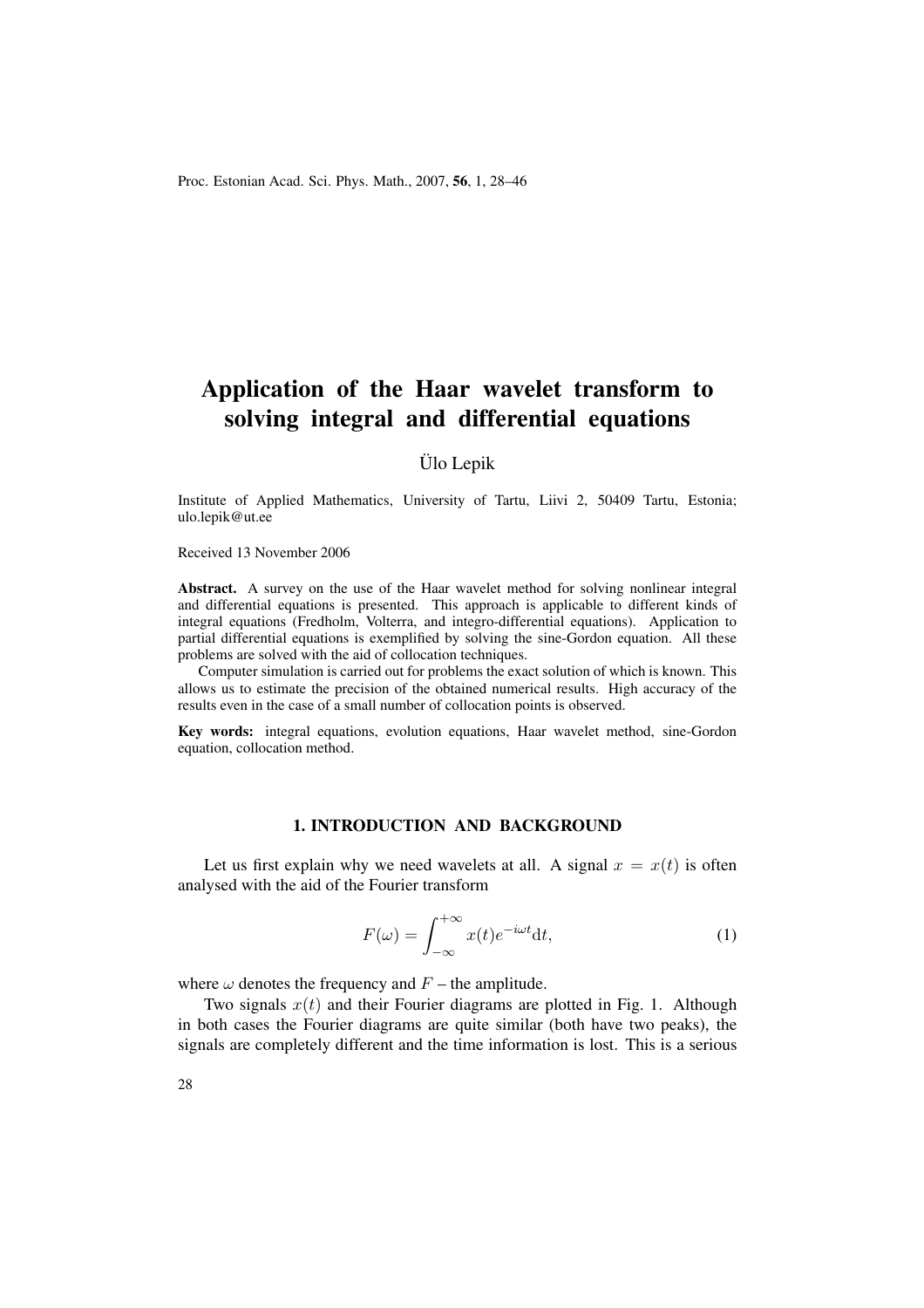

Fig. 1. Time history and Fourier diagram for (a)  $x = \sin 3t + 0.8 \sin 10t$  for  $t \in [0, 10]$ and (b)  $x = \sin 3t$  for  $t \in [0, 5]$ ,  $x = \sin 10t$  for  $t \in [5, 10]$ .

drawback: the Fourier method analyses the signal over the whole domain and is unable to characterize its behaviour in time.

Wavelet analysis allows us to represent a function in terms of a set of basic functions, called wavelets, which are localized both in space and time. Here a continuous function  $\psi(t)$ , called the mother wavelet, is introduced. The corresponding wavelet family is formed by the dilation and translation of the function  $\psi(t)$ :

$$
\psi_{j,k}(t) = 2^{-j/2}\psi(2^{-j}t - k),\tag{2}
$$

where  $j$  and  $k$  are non-negative integers.

Depending upon the choice of the mother wavelet  $\psi(t)$ , various wavelet families are obtained. The wavelets introduced by Daubechies  $[1]$  are quite frequently used for solving different problems. The Daubechies mother wavelet is plotted in Fig. 2. These wavelets are differentiable and have a minimum size support.

A shortcoming of the Daubechies wavelets is that they do not have an explicit expression and therefore analytical differentiation or integration is not possible. This complicates the solution of differential equations where integrals of the following type  $\overline{a}$ 

$$
\int_{a}^{b} G\left(t, \psi_{i,k}, \frac{\mathrm{d}\psi_{i,k}}{\mathrm{d}t}, \frac{\mathrm{d}^2\psi_{i,k}}{\mathrm{d}t^2}, \dots\right) \mathrm{d}t \tag{3}
$$

must be computed  $(G$  is generally a nonlinear function). For calculating such integrals the conception of *connection coefficients* is introduced. Calculation of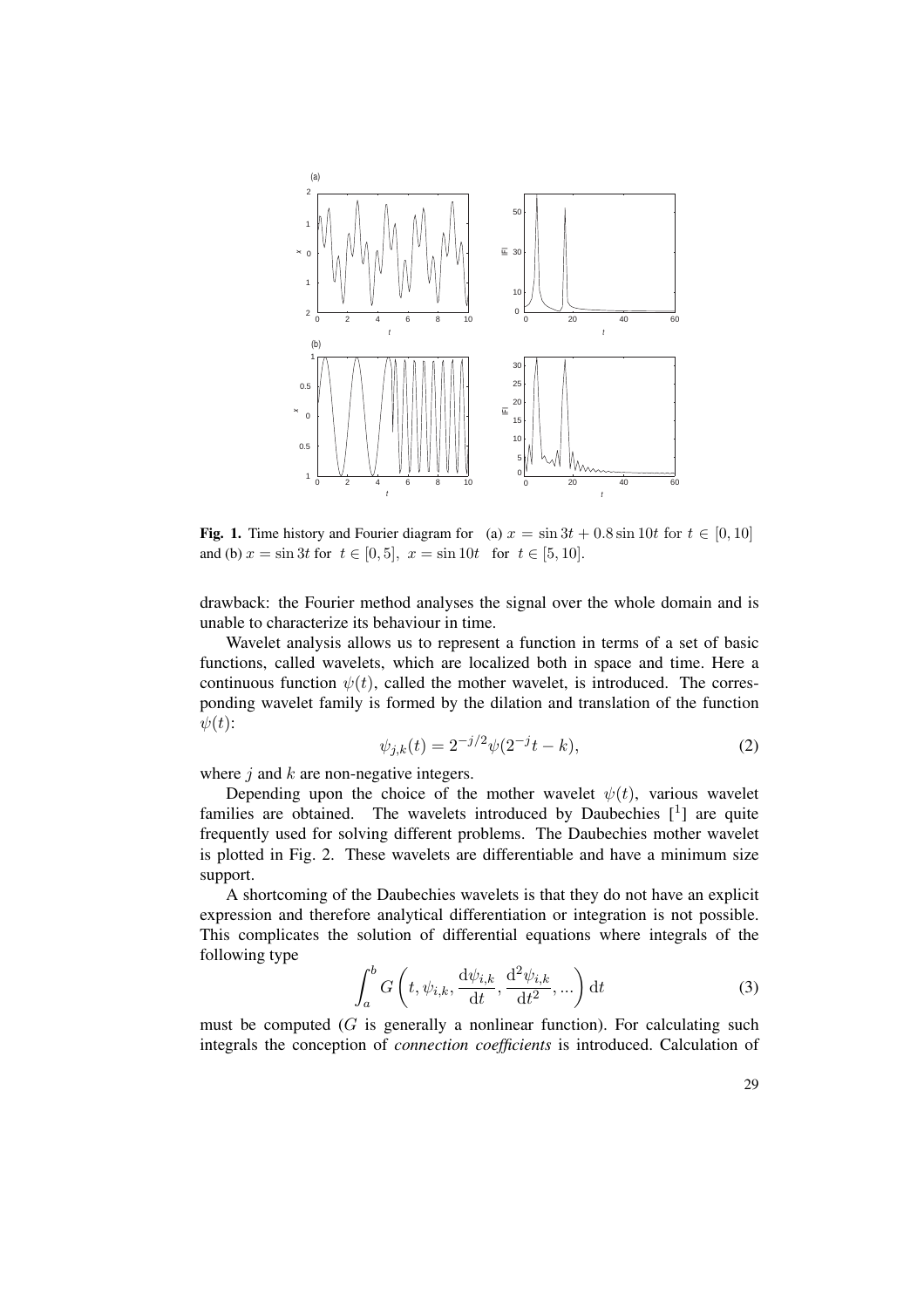

Fig. 2. Daubechies mother wavelet of order  $J = 6$ .

these coefficients is very complicated and must be carried out separately for different types of integrals (see, e.g.,  $[^2]$ ). Besides, it can be done only for some simpler types of nonlinearities (mainly for quadratic nonlinearity). This remark holds also for other types of wavelets (such as Symlet, Coiflet, etc. wavelets).

The wavelet method was first applied to solving differential and integral equations in the 1990s. A survey of early results in this field can be found in  $\left[3\right]$ . Lately the number of respective papers has greatly increased and it is not possible to analyse them all here, but some are discussed in the following sections.

Due to the complexity of the wavelet solutions, some pessimistic estimates exist. So Strang and Nguyen write in their text-book  $[4]$  "... the competition with other methods is severe. We do not necessarily predict that wavelets will win" (p. 394). Jameson  $\left[5\right]$  writes "... nonlinearities etc., when treated in a wavelet subspace, are often unnecessarily complicated ... There appears to be no compelling reason to work with Galerkin-style coefficients in a wavelet method" (p. 1982).

Obviously attempts to simplify solutions based on the wavelet approach are wanted. One possibility is to make use of the Haar wavelet family.

In 1910 Alfred Haar introduced a function which presents a rectangular pulse pair. After that various generalizations were proposed (a state of the art about Haar transforms can be found in  $[6]$ ). In the 1980s it turned out that the Haar function was in fact the Daubechies wavelet of order 1. It is the simplest orthonormal wavelet with compact support.

The Haar wavelet family is defined for  $t \in [0, 1]$  as follows:

$$
h_i(t) = \begin{cases} 1 & \text{for } t \in [\xi_1, \xi_2), \\ -1 & \text{for } t \in [\xi_2, \xi_3], \\ 0 & \text{elsewhere.} \end{cases}
$$
 (4)

Here  $\xi_1 = k/m$ ,  $\xi_2 = (k+0.5)/m$ ,  $\xi_3 = (k+1)m$ . The integer  $m = 2^j$  $(j = 0, 1, ..., J)$  indicates the level of the wavelet;  $k = 0, 1, ..., m - 1$  is the translation parameter. The maximal level of resolution is J. The index *i* in (4) is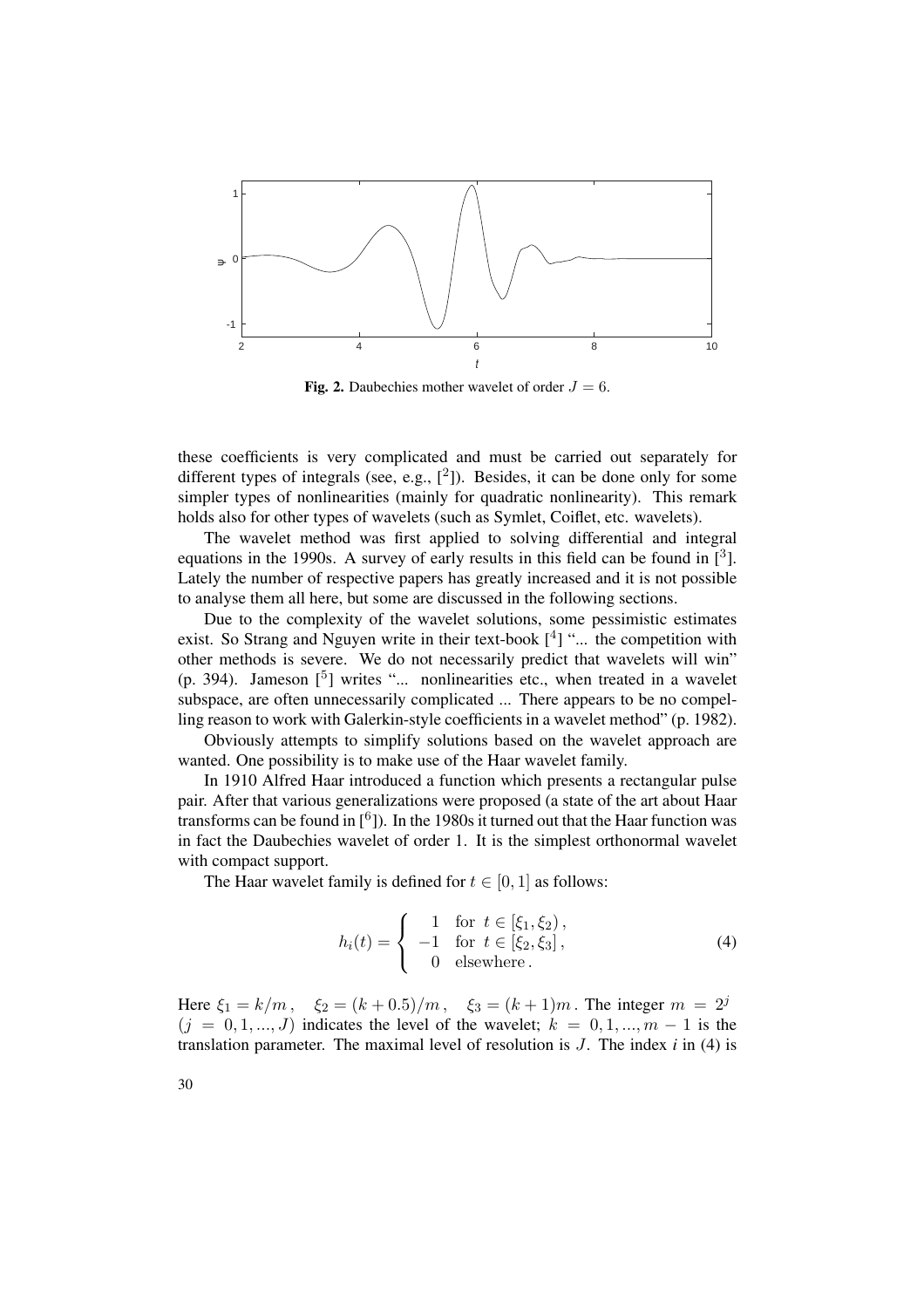calculated according to the formula  $i = m + k + 1$ ; in the case  $m = 1, k = 0$  we have  $i = 2$ ; the maximal value of i is  $i = 2M = 2^{J+1}$ . It is assumed that the value  $i = 1$  corresponds to the scaling function for which  $h_1 = 1$  for  $t \in [0, 1]$ . The first eight Haar functions are plotted in Fig. 3.

An essential shortcoming of the Haar wavelets is that they are not continuous. The derivatives do not exist in the points of discontinuity, therefore it is not possible to apply the Haar wavelets directly to solving differential equations.

There are at least two possibilities of ending this impasse. First, the piecewise constant Haar functions can be regularized with interpolation splines; this technique has been applied by Cattani  $[7,8]$ . This greatly complicates the solution process and the main advantage of the Haar wavelets – their simplicity – gets lost.

Another possibility was proposed by Chen and Hsiao  $[9,10]$ . They recommended to expand into the Haar series not the function itself, but its highest derivative appearing in the differential equation; the other derivatives (and the function) are obtained through integrations. All these ingredients are then incorporated into the whole system, discretized by the Galerkin or collocation method.

Chen and Hsiao demonstrated the possibilities of their method by solving linear systems of ordinary differential equations (ODEs) and partial differential equations (PDEs). In  $\lceil 10 \rceil$  an optimal control problem with the quadratic performance index is discussed.

In  $[11,12]$  Hsiao and Wang applied this method to solving singular bilinear and nonlinear systems. Nonlinear stiff systems were examined in  $[13]$ .

In  $[14]$  Hsiao demonstrated that the Haar wavelet approach is effective also for solving variational problems. Of importance is also the paper  $[15]$  by Hsiao



Fig. 3. The first eight Haar functions.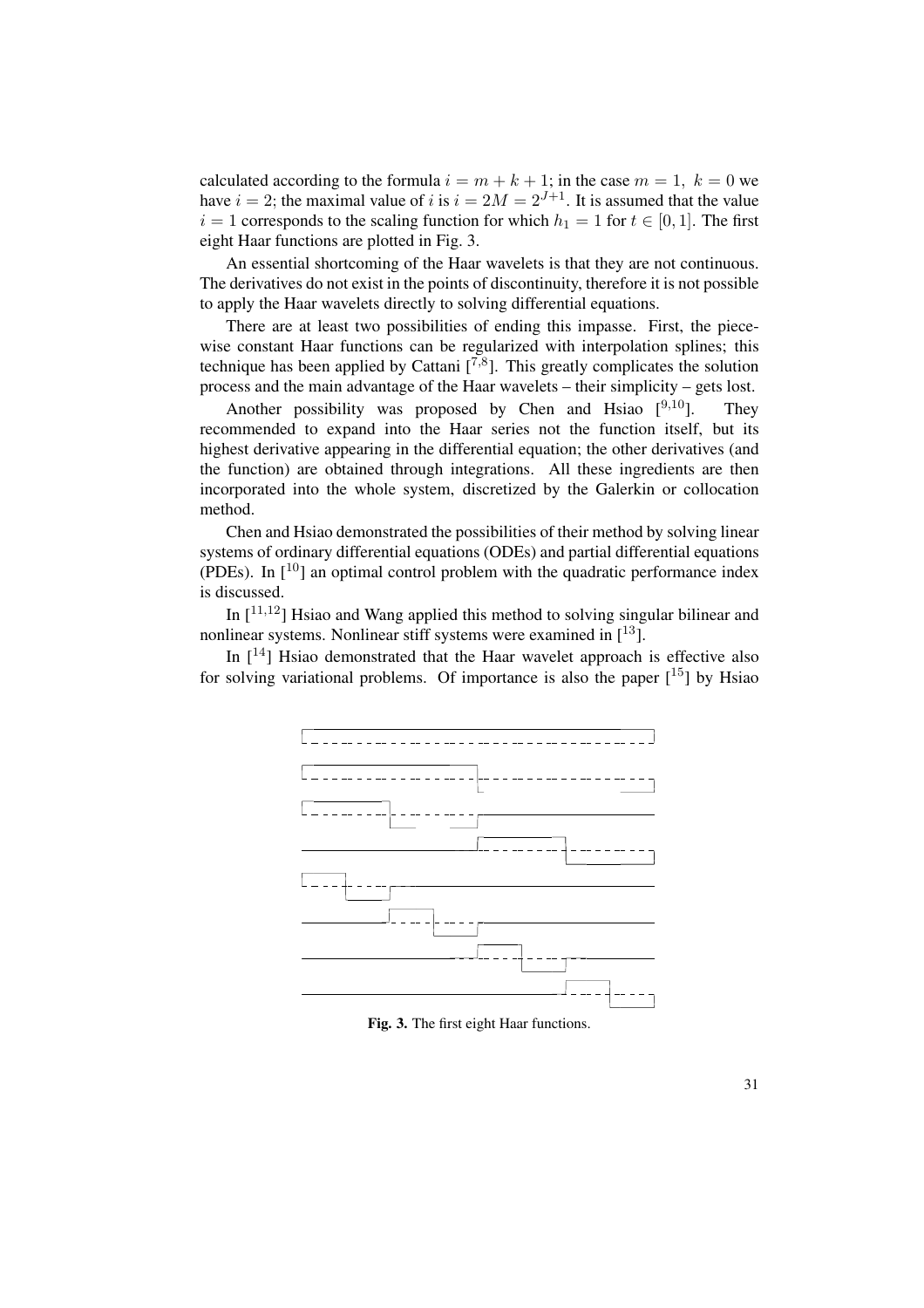and Rathsfeld, in which wavelet collocation methods are applied to the boundary element solution of the first-kind integral equations arising in acoustic scattering.

The aim of the present paper is to acquaint the readers with the possibilities of the Haar wavelet method in solving integral and evolution equations. The illustrating examples are taken from papers published by the author.

## 2. INTEGRATION OF HAAR WAVELETS

If we want to integrate differential equations by the Hsiao–Chen method, we have to evaluate the integrals

$$
p_{i,1}(t) = \int_0^t h_i(t) dt,
$$
  
\n
$$
p_{i,\nu}(t) = \int_0^t p_{i,\nu-1}(t) dt, \quad \nu = 2, 3, ....
$$
\n(5)

Carrying out these integrations with the aid of (4), we find

$$
p_{i,1}(t) = \begin{cases} t - \xi_1 & \text{for } t \in [\xi_1, \xi_2], \\ \xi_3 - t & \text{for } t \in [\xi_2, \xi_3], \\ 0 & \text{elsewhere}; \end{cases}
$$
\n
$$
p_{i,2}(t) = \begin{cases} 0 & \text{for } t \in [0, \xi_1], \\ \frac{1}{2}(t - \xi_1)^2 & \text{for } t \in [\xi_1, \xi_2], \\ \frac{1}{4m^2} - \frac{1}{2}(\xi_3 - t)^2 & \text{for } t \in [\xi_2, \xi_3], \\ \frac{1}{4m^2} & \text{for } t \in [\xi_3, 1]; \end{cases}
$$

$$
(6)
$$

$$
p_{i,3}(t) = \begin{cases} 0 & \text{for } t \in [0, \xi_1], \\ \frac{1}{6}(t - \xi_1)^3 & \text{for } t \in [\xi_1, \xi_2], \\ \frac{1}{4m^2}(t - \xi_2) + \frac{1}{6}(\xi_3 - t)^3 & \text{for } t \in [\xi_2, \xi_3], \\ \frac{1}{4m^2}(t - \xi_2) & \text{for } t \in [\xi_3, 1]; \end{cases}
$$

$$
p_{i,4}(t) = \begin{cases} 0 & \text{for } t \in [0,\xi_1], \\ \frac{1}{24}(t-\xi_1)^4 & \text{for } t \in [\xi_1,\xi_2], \\ \frac{1}{8m^2}(t-\xi_2)^2 - \frac{1}{24}(\xi_3 - t)^4 + \frac{1}{192m^4} & \text{for } t \in [\xi_2,\xi_3], \\ \frac{1}{8m^2}(t-\xi_2)^2 + \frac{1}{192m^4} & \text{for } t \in [\xi_3,1]. \end{cases}
$$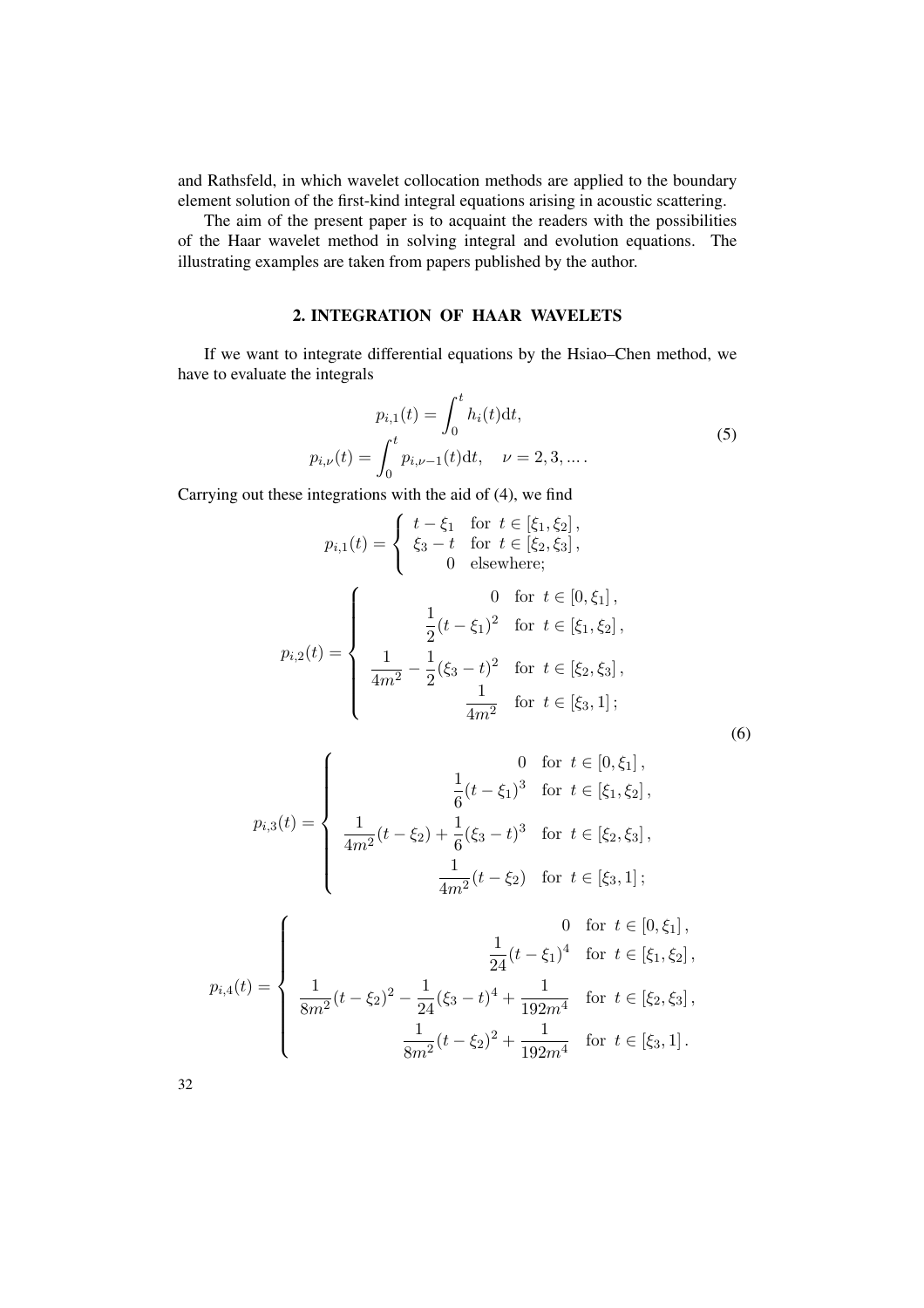It is necessary to evaluate these functions for a prescribed  $J$  only once and save them in the storage of the computer.

It is convenient to pass to the matrix formulation. For this purpose the interval  $t \in [0, 1]$  is divided into 2M parts of equal length  $\Delta t = 1/2M$ , where  $M = 2^J$ . The grid points are

$$
t(l) = (l - 0.5)\Delta t, \quad l = 1, 2, ..., 2M.
$$
 (7)

The Haar coefficient matrix H is defined as  $H(i, l) = h<sub>i</sub>(l)$ . The integral matrices  $P_{\nu}$  have the elements  $P_{\nu}(i, l) = p_{i, \nu}(l)$ .

Chen and Hsiao defined the integral matrix in a different way  $[5]$ . They introduced the row vector

$$
h_{(\mu)}(t) = [h_1(t), h_2(t), ..., h_{\mu}(t)],
$$
\n(8)

where  $\mu = 2M = 2^{J+1}$ . Now we have

$$
\int_0^t h_{(\mu)}(\tau) d\tau \approx P_{(\mu \times \mu)} h_{(\mu)}(t).
$$
\n(9)

The square matrix  $P_{(\mu \times \mu)}$  is called the *operational matrix of integration*. Chen and Hsiao showed that the following recursive formula holds:

$$
P_{(2\mu \times 2\mu)} = \frac{1}{4\mu} \begin{bmatrix} 4\mu P_{(\mu \times \mu)} & -H_{(\mu \times \mu)} \\ H_{(\mu \times \mu)}^{-1} & 0_{(\mu \times \mu)} \end{bmatrix},
$$
(10)

whereas  $P_{(1\times1)} = 0.5$ .

Formulae  $(8)$ – $(10)$  can be applied to solving first-order differential equations. Higher-order equations have to be reduced to a system of first-order equations, but this increases the order of the Haar matrices and may cause complications of computational character.

#### 3. INTEGRAL EQUATIONS

In this section application of wavelet methods to solution of integral equations is discussed. The following types of integral equations are considered: (i) Fredholm equation

$$
u(x) - \int_{\alpha}^{\beta} K(x, t, u(t)) dt = f(x), \quad x, t \in [\alpha, \beta],
$$
 (11)

(ii) Volterra equation

$$
u(x) - \int_{\alpha}^{x} K(x, t, u(t)) dt = f(x), \quad x, t \in [\alpha, \beta],
$$
 (12)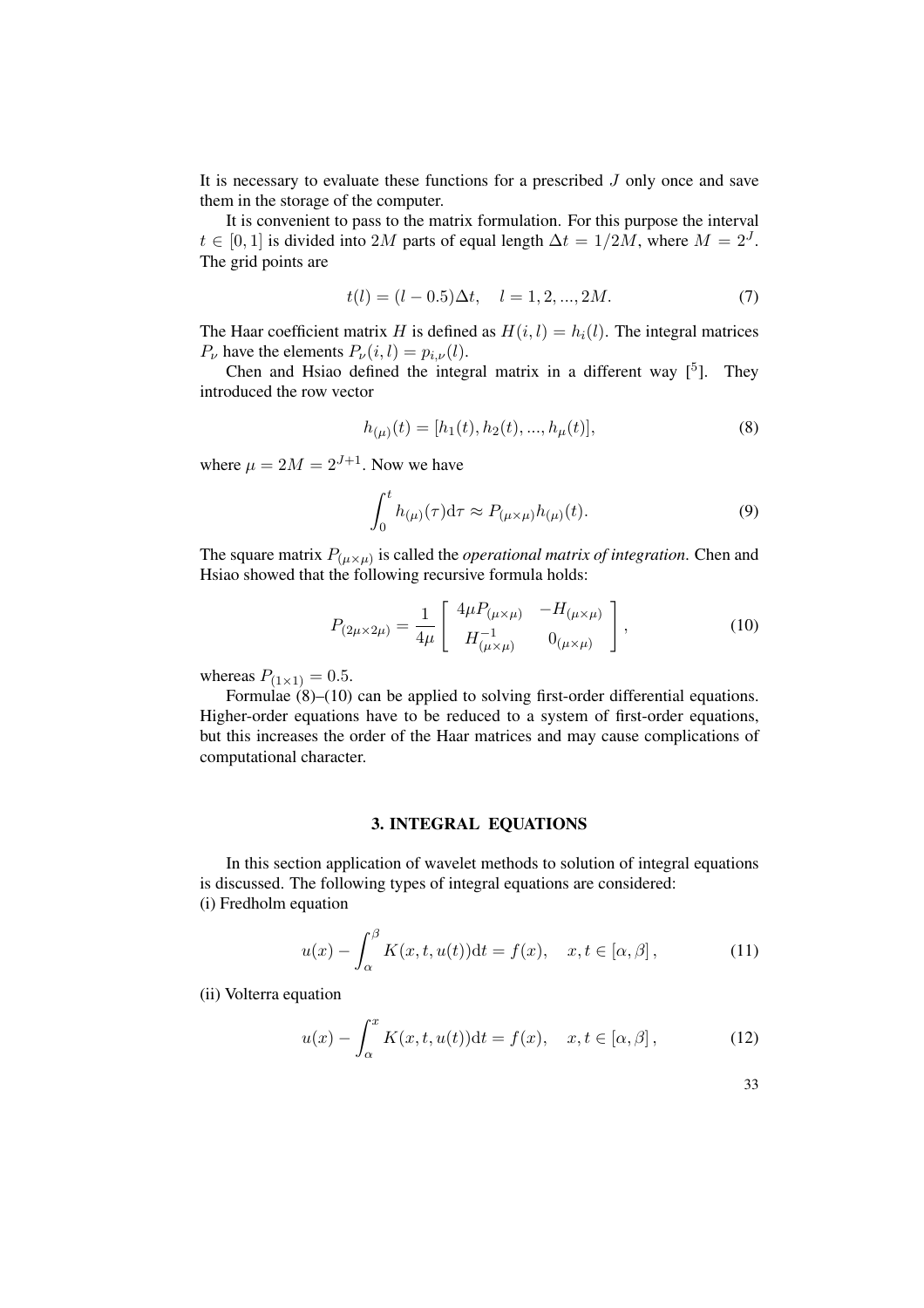(iii) integro-differential equation

$$
au'(x) + bu(x) - \int_0^x K(x, t, u(t), u'(t))dt = f(x),
$$
  
for  $u'(0) = u_0, x, t \in [0, \beta].$  (13)

If the kernel K is a linear function in regard of  $u(t)$  and  $u'(t)$ , we have a linear integral equation, otherwise the equation is nonlinear.

In recent years interest in the solution of integral equations by the wavelet methods has greatly increased (we have counted more than 50 papers on this topic). The first paper in this field according to our information is the one by Alpert et al.  $[16]$ , published in 1993. In the following papers mostly Fredholm or Volterra equations are considered (consult, e.g.,  $[17-20]$ ). The Abel equation is discussed in  $[18]$ , the Hammerstein equation in  $[21,22]$ , integro-differential equations are considered in [23]. Different types of wavelets are applied, such as Daubechies  $[1^{17,20}]$ , Coifman  $[2^2]$ , Cohen  $[2^5]$ , and Legendre  $[1^{18,26,27}]$  wavelets, and wavelets of B-splines  $[28]$ . In most papers linear integral equations are solved; nonlinear equations are considered in  $\left[1^{\hat{8},\hat{20},26,29}\right]$ .

The wavelet equations are discretized by the Galerkin or collocation method. In the case of nonlinear problems we get for the wavelet coefficients a nonlinear system of equations, which can be solved by the Newton method.

Now we pass to the solutions based on the Haar wavelets. Since the Haar wavelets are defined only for the interval  $[0,1]$ , we must first normalize Eqs  $(11)$ – (13). This can be done by the change of the variables

$$
x_* = (x - \alpha)/(\beta - \alpha); \quad t_* = (t - \alpha)/(\beta - \alpha).
$$

In  $\lceil 30 \rceil$  the Haar wavelet method is applied to solving different types of linear integral equations (Fredholm, Volterra, integro-differential, weakly singular integral equations), also the eigenvalue problem is solved. Nonlinear integral equations are considered in  $\lceil 3^{31,32} \rceil$ . It is demonstrated that the recommended method suits well for solving boundary value problems of ODEs.

Maleknejad and Mirzaee  $\lceil^{33}\rceil$  applied the Haar wavelet method to solving linear Fredholm integral equations of the second kind.

In the following the Haar wavelet approach is used to solve some types of integral equations. The efficiency of the method is demonstrated by some numerical examples; for getting the error estimates, problems for which the exact solution  $u_{\text{ex}}(x)$  is known are considered. The accuracy of the results is estimated by the error function

$$
e_J = \max_{1 \le l \le 2M} (|u(x_l) - u_{\text{ex}}(x_l)|).
$$
 (14)

Computations carried out in  $[30]$  showed that the solutions obtained with the aid of the collocation method are simpler than those got by the Galerkin method, besides, their accuracy seems to be better. For this reason in the following the collocation method is used. All calculations were made with the aid of MATLAB programs.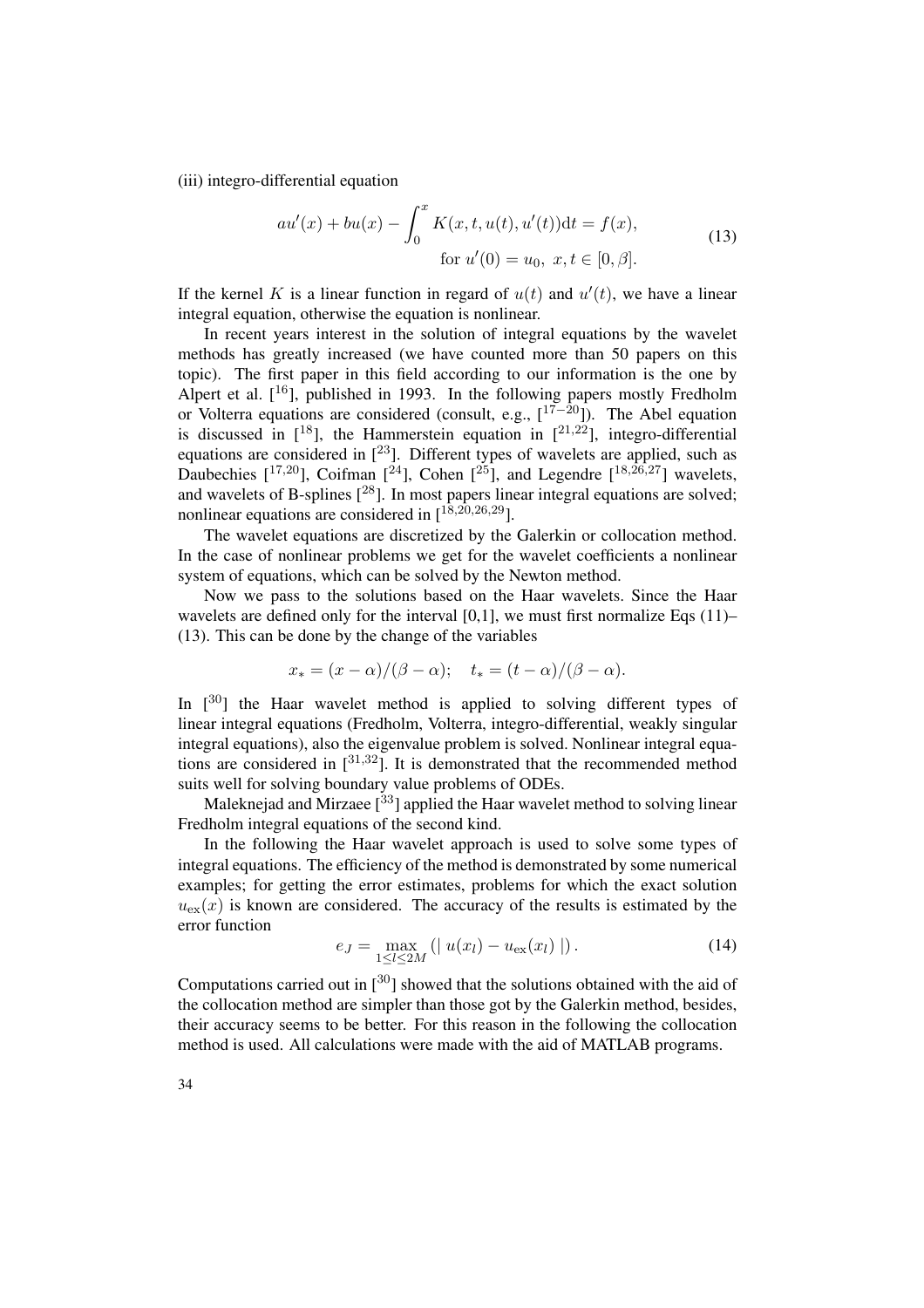## (*i*) *Linear Fredholm integral equation* Let us consider the equation

$$
u(x) - \int_0^1 K(x, t)u(t)dt = f(x), \quad x, t \in [0, 1]
$$
 (15)

and seek the solution in the form

$$
u(t) = \sum_{i=1}^{2M} a_i h_i(t),
$$
\n(16)

where  $a_i$  are the wavelet coefficients.

Putting this result into (15), we find

$$
\sum_{i=1}^{2M} a_i h_i(x) - \sum_{i=1}^{2M} a_i G_i(x) = f(x),
$$
\n(17)

where

$$
G_i(x) = \int_0^1 K(x, t)h_i(t)dt.
$$
 (18)

Satisfying (17) in the collocation points (7), we get a linear system of equations for the coefficients  $a_i$ :

$$
\sum_{i=1}^{2M} a_i[h_i(x_l) - G_i(x_l)] = f(x_l), \quad l = 1, 2, ..., 2M.
$$
 (19)

More convenient is the matrix form of (16) and (19)

$$
u = aH,
$$
  
\n
$$
a(H - G) = F,
$$
\n(20)

where

$$
u = \{u(t_l)\}, \quad F = \{f(x_l)\},
$$
  

$$
G = \{G_i(x_l)\}.
$$

**Example 1.** Let us take  $K = x + t$ ,  $f(x) = x^2$ . Equation (15) has the exact solution

$$
u_{\text{ex}} = x^2 - 5x - \frac{17}{6}.
$$

In the present case

$$
G_i(x) = \begin{cases} x + 0.5 & \text{for } i = 1, \\ -\frac{1}{4m^2} & \text{for } i > 1. \end{cases}
$$

Computations were carried out for different values of J. The errors are shown in Table 1.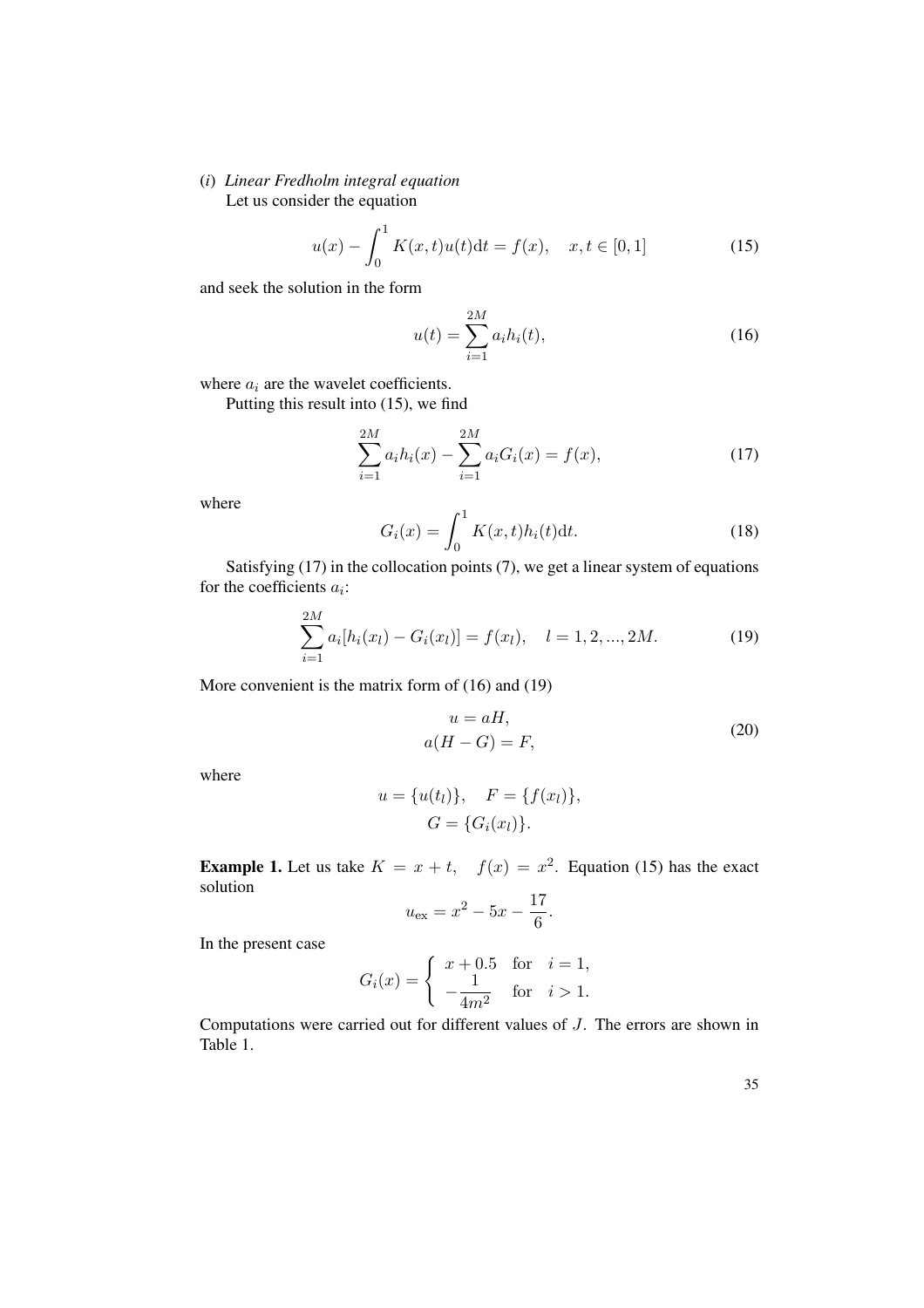**Table 1.** Error function  $e_J$  for Eq. (15)

|             | 2M            | $e_I$                               |
|-------------|---------------|-------------------------------------|
| 2<br>3<br>4 | 8<br>16<br>32 | $7.2E - 2.$<br>$1.7E-2$<br>$4.3E-3$ |
| 5           | 64            | $1.3E-3$                            |

(*ii*) *Nonlinear Volterra equation*

Let us consider Eq. (12) in the normalized form  $\alpha = 0$ ,  $\beta = 1$ . Satisfying it in the collocation points

$$
x(l) = (l - 0.5)\Delta t, \quad l = 1, 2, ..., 2M,
$$

we obtain

$$
u(x_l) = \int_0^{x_l} K(x_l, t, u(t)) dt = f(x_l).
$$
 (21)

The solution is again sought in the form (16). The system of equations for evaluating the wavelet coefficients is now nonlinear and must be solved with the aid of some numerical method. We have applied for this purpose the Newton method, which brings us to the equation

$$
\sum_{i=1}^{2M} \left[ h_i(l) - \int_0^{x_l} \frac{\partial K}{\partial a_i} dt \right] \Delta a_i
$$
  
= 
$$
\sum_{i=1}^{2M} \left\{ -a_i h_i(l) + \int_0^{x_l} K \left[ x_l, t, \sum a_i h_i(x_l) \right] dt \right\} + f(x_l),
$$
 (22)

where

$$
\frac{\partial K}{\partial a_i} = \frac{\partial K}{\partial u} h_i(t).
$$
\n(23)

According to (4), in each subinterval  $h_i(t)$  is constant between two collocation points. This enables us to calculate the integrals in (22) analytically. First we carry out the computations for one subintegral  $(t_s, t_{s+1})$ . Summing up all these results, we get the exact values of these integrals for the whole domain  $[0, x]$ .

If some approximate solution  $a_i^{(\nu)}$  $i^{(v)}$  is known, it can be corrected with the aid of

$$
a_i^{(\nu+1)} = a_i^{(\nu)} + \Delta a_i^{(\nu)}, \quad i = 1, 2, ..., 2M.
$$

For details consult the paper  $[32]$ .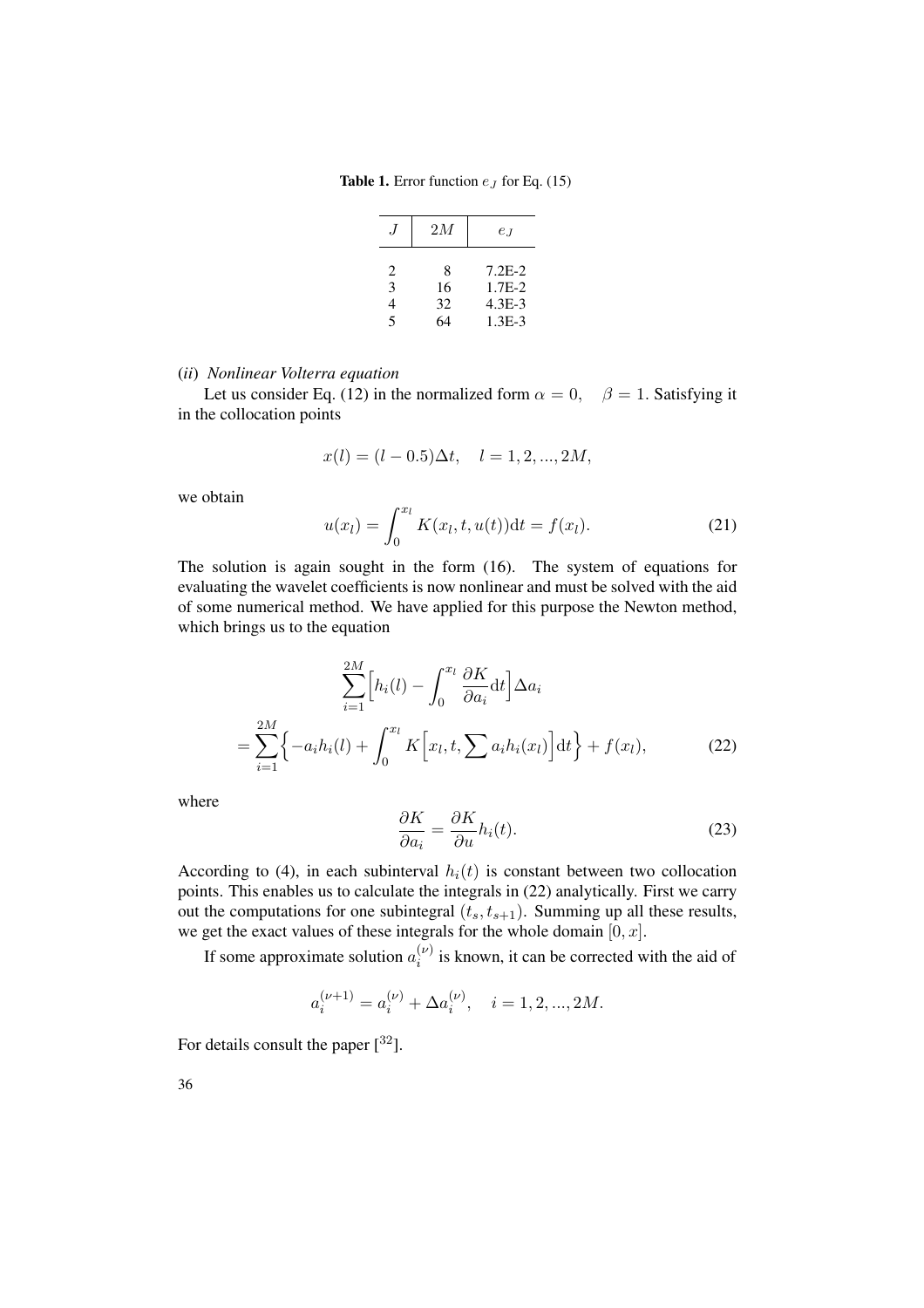Example 2. Solve the equation

$$
u(x) = \frac{1}{2} \int_0^x u(t)u(x-t)dt + \frac{1}{2}\sin x, \quad x \in [0,1].
$$
 (24)

It has the exact solution  $u(x) = J_i(x)$ , where the symbol  $J_i(x)$  denotes the Bessel function of order 1.

In this case

$$
K = \frac{1}{2}u(t)u(x-t),
$$
  
\n
$$
\frac{\partial K}{\partial a_i} = \frac{1}{2}[u(x-t)h_i(x-t) - u(t)h_i(t)].
$$
\n(25)

Error estimates (14) for this case are shown in Table 2.

#### (*iii*) *Boundary value problems of ODEs*

The method of solution described in this section is also very effective for solving boundary value problems if we rewrite the equation in the form of an integro-differential equation.

Consider the equation

$$
u'' = K(x, u, u'), \quad x \in [0, 1]
$$
 (26)

with the boundary conditions  $u(0) = A$ ,  $u(1) = B$ .

By integrating (26) we get the integro-differential equation

$$
u'(x) = \int_0^x K[t, u(t), u'(t)]dt + u'(0).
$$
 (27)

We seek the solution in the form

$$
u'(t) = \sum_{i=1}^{2M} a_i h_i(t),
$$
  

$$
u(t) = \sum_{i=1}^{2M} a_i p_{i,1}(t) + u(0),
$$
 (28)

where  $p_{i,1}$  denotes the integral (5).

Table 2. Error estimates for Eq. (24)

| .1 | 2M  | $e_I$    |
|----|-----|----------|
| 2  | 8   | $1.2E-3$ |
| 3  | 16  | $1.3E-3$ |
| 4  | 32  | 7.9E-4   |
| 5  | 64  | 4.3E-4   |
| 6  | 128 | $2.2E-4$ |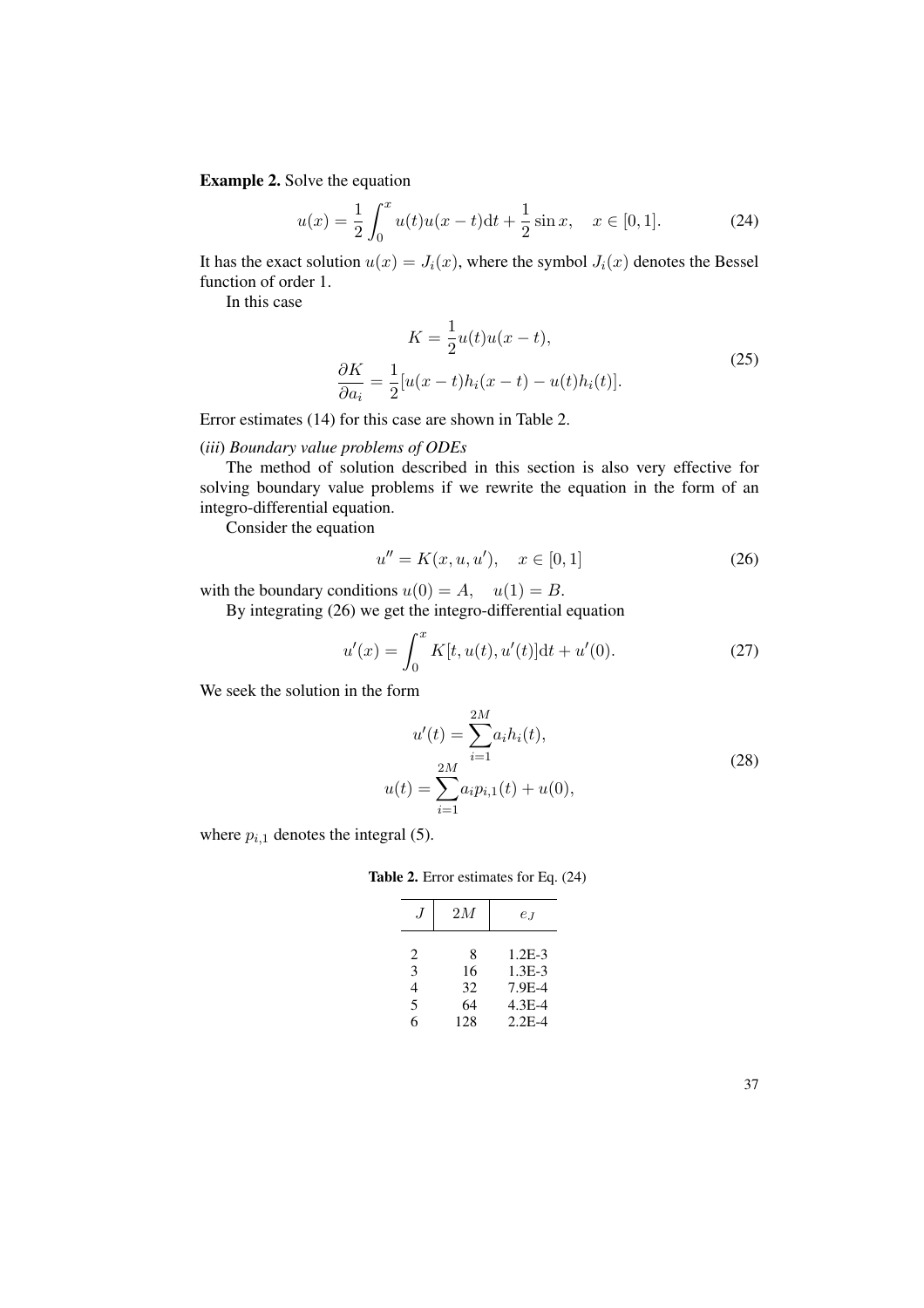Satisfying the boundary conditions, we get  $u(1) = a_1 + u(0)$  or

$$
a_1 = B - A.\t\t(29)
$$

Since  $a_1$  is now prescribed, we have  $\Delta a_1 = 0$ ; it means that the matrix of system (22) must be replaced with a reduced matrix for which the first row and column are deleted. Besides, (23) obtains the form

$$
\frac{\partial K}{\partial a_i} = \frac{\partial K}{\partial u} p_{i,1}(t) + \frac{\partial K}{\partial u'} h_i(t).
$$
\n(30)

For further details consult again  $[33]$ .

Example 3. Consider the boundary value problem

$$
u'' - uu' = \frac{1}{4\sqrt{(1+x)^3}} - \frac{1}{2}, \quad u(0) = 1, \quad u(1) = \sqrt{2}, \tag{31}
$$

which has the exact solution

$$
u = \sqrt{1 + x}.
$$

By integrating (31) we obtain

$$
u'(x) = \int_0^x uu' dt + u'(0) - \frac{1}{2}(1+x) + \frac{1}{2\sqrt{1+x}}
$$
(32)

with the initial condition  $u(0) = 1$ . It follows from boundary conditions that with the initial condition  $u_1$ <br>  $a_1 = u(1) - u(0) = \sqrt{2} - 1.$ 

According to (28),

$$
u'(0) = \sum_{i=1}^{2M} a_i h_i(0),
$$
\n(33)

where

$$
h_i(0) = \begin{cases} 1 & \text{if } i = 1, \\ 1 & \text{if } i = 2^j + 1, \\ 0 & \text{elsewhere.} \end{cases} \quad j = 0, 1, 2,
$$

Now

$$
\frac{\partial K}{\partial a_i} = u'(t)p_{i,1}(t) + u(t)h_i(t), \quad i = 2, 3, ..., 2M.
$$

Some numerical calculations were carried out. The errors of the obtained results are presented in Table 3.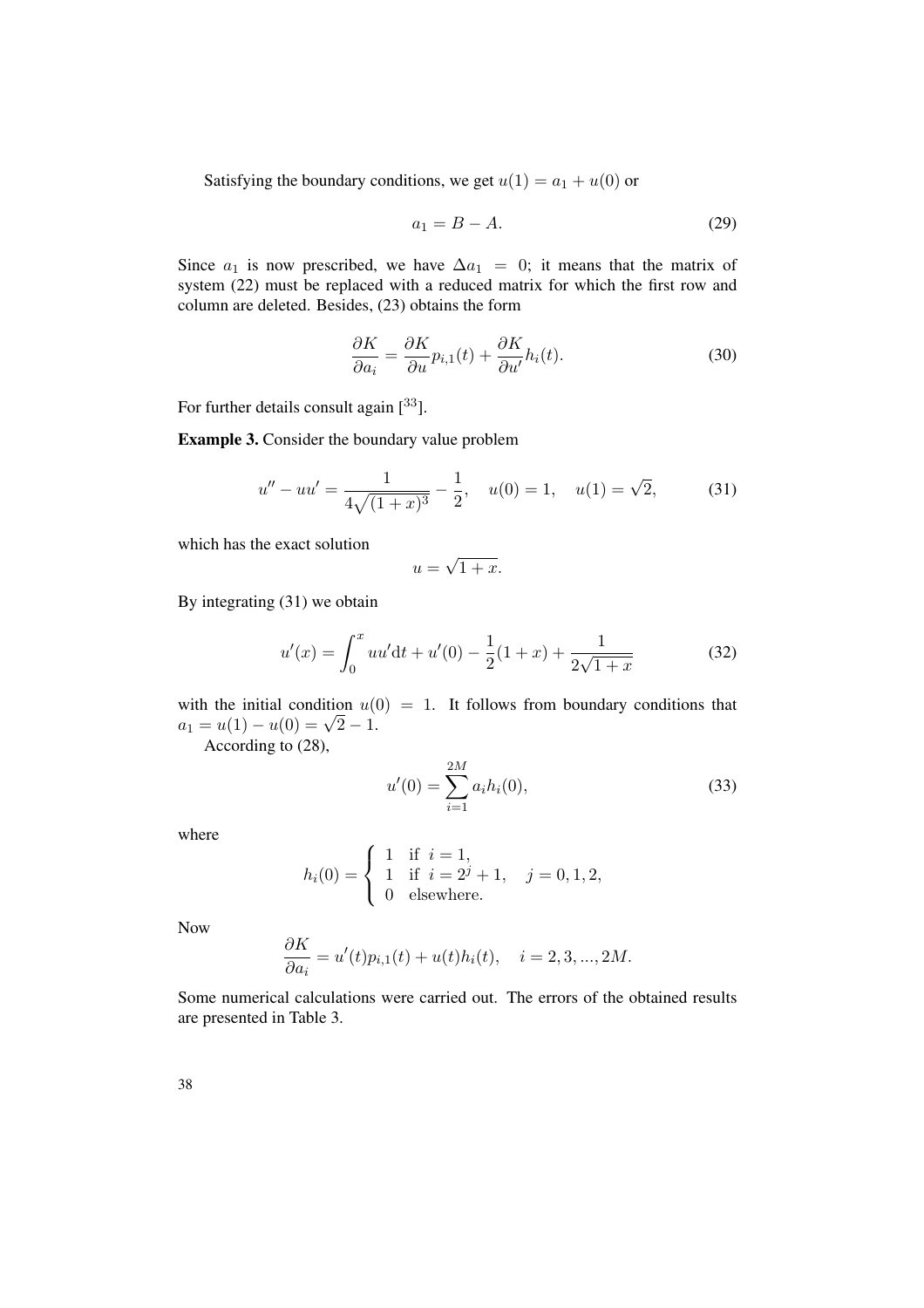Table 3. Error estimates for Eq. (30)

|   | 2M  | $e_I$      |
|---|-----|------------|
| 2 | 8   | $1.1E-3$   |
| 3 | 16  | $3.2E - 4$ |
| 4 | 32  | 8.6E-5     |
| 5 | 64  | $2.2E - 5$ |
| 6 | 128 | $5.6E-6$   |

## 4. DIFFERENTIAL EQUATIONS

Papers on solving ODEs and PDEs by the wavelet methods are quite numerous and it is not possible to cite all of them (some information can be found, e.g., in  $[34,35]$ ). Let us restrict the research area. We shall mainly consider the solutions based on the Haar wavelets. Our analysis has shown  $[34]$  that in solving nonlinear ODEs the wavelet method has no preferences over the classical Runge–Kutta method. For this reason we shall concentrate our analysis on PDEs.

An evolution process  $u = u(x, t)$ , where x is the space coordinate and t is time, is described by a PDE. The simplest equations are the diffusion (or heat) equation

$$
\frac{\partial u}{\partial t} = A \frac{\partial^2 u}{\partial x^2} \tag{34}
$$

and the Burgers equation

$$
\frac{\partial u}{\partial t} + u \frac{\partial u}{\partial x} = \nu \frac{\partial^2 u}{\partial x^2}.
$$
 (35)

Due to simplicity they have proved to be a touchstone for new numerical methods of solution. An outline of such papers can be found in  $[34,35]$ .

There are several possibilities for solving PDEs by the wavelet method. First we can introduce the two-dimensional wavelets

$$
\psi(x,t) = \psi(x) \oplus \psi(t). \tag{36}
$$

Here  $\psi(x)$ ,  $\psi(t)$  are 2M-dimensional vectors, composed of the wavelets (2);  $\psi(x, t)$  is a  $2M \times 2M$  matrix; the symbol  $\oplus$  denotes Kronecker multiplication.

This approach has been applied in  $\lceil 36 \rceil$  for harmonic wavelets and in  $\lceil 37 \rceil$  for the Haar wavelets. The shortcoming of it is that we have to deal with matrices of high dimension (e.g., if the resolution level is  $J = 5$ , then  $M = 16$  and the wavelet coefficients matrix has 4096 elements!).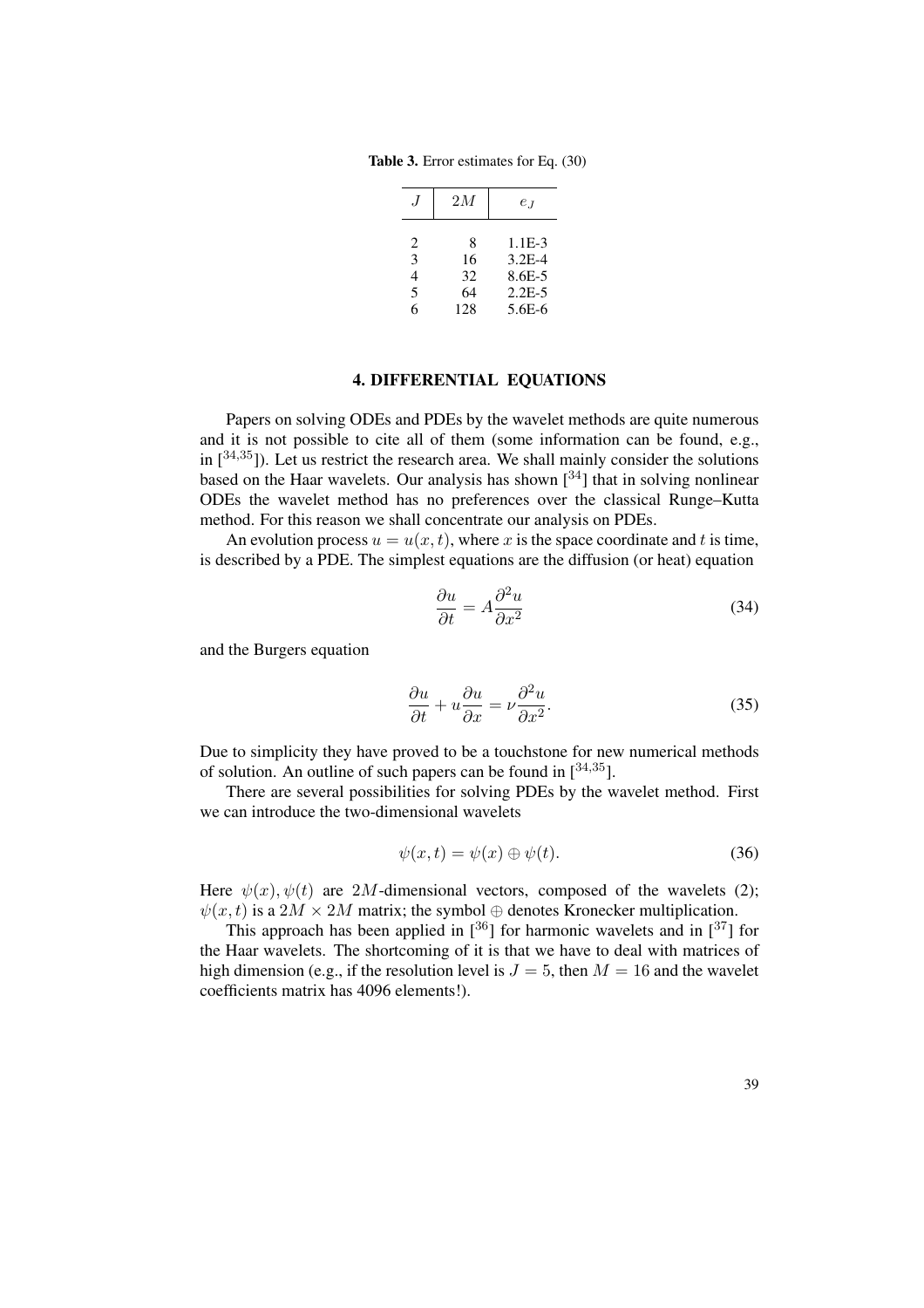An alternative method is applied in  $[<sup>9</sup>]$  to compute an electrical transmission line and in  $[34]$  to solve the diffusion equation (34). The solution is sought in the form

$$
\frac{\partial u}{\partial t} = a(x)H(t),\tag{37}
$$

where  $\partial u/\partial t$  and a are 2M-component vectors, H is the Haar matrix. Integrating (37) in regard of t and differentiating twice with respect to  $x$ , we get

$$
u(x,t) = a(x)P_1(t) + u(x,0)E,
$$
  
\n
$$
\frac{\partial^2 u}{\partial x^2} = \frac{\mathrm{d}^2 a}{\mathrm{d}x^2}P_1(t) + \frac{\mathrm{d}^2 u(x,0)}{\mathrm{d}x^2}E,
$$
\n(38)

where  $P_1$  is integral matrix and E is a 2M-dimensional unit vector. Inserting these results into (37), we get for  $a(x)$  a system of linear ODEs, which is solved analytically with the aid of the matrix exponential function expm. This method is quite effective, but applicable only in linear problems.

Now let us analyse the third method. Here the time interval  $t \in [0, T]$  is divided into N parts of equal length  $\Delta t$  and  $t_s = s\Delta t$ ,  $i = 0, 1, 2, ..., N$ . Following the suggestion of Chen and Hsiao  $[<sup>9</sup>]$ , the highest derivative appearing in the evolution equation is developed into the Haar series. This term can be written in the matrix form

$$
a_t(:)H(:,l), \quad l=1,2,...,2M.
$$
\n(39)

It is assumed that  $a_t = \text{const}$  for the subinterval  $t \in [t_s, t_{s+1}]$ . This allows us to integrate  $(39)$  in regard of time t. Integration in regard of the space variable is carried out by the wavelet method. The evolution equation is satisfied by the collocation or Galerkin method. Transfer to the next instant  $t_{s+1}$  is performed by using some finite-difference method (e.g. by the Euler or Crank–Nicholson method). This approach is applied in  $\lceil 38 \rceil$  for the Burgers equation and in  $\lceil 34 \rceil$  for the diffusion equation. It should be mentioned that the method has also a weakness. For calculating the wavelet coefficients we must invert some matrices, but they – especially for higher-order equations – are often nearly singular. This is due to the integral matrices  $P_{\nu}$ , which are calculated according to (6). Even in the case of a small value  $J = 3$  the determinants of these matrices are  $|P_1| = 2.7E - 20$ ,  $|P_2| = 3.4E-49, |P_3| = 6.6E-81, |P_4| = -2.2E-114.$  Here application of the theory of sparse matrices  $[38]$  may be of some help. Another possibility is to divide the space interval  $x \in [x_{\min}, x_{\max}]$  into N segments and apply the Haar wavelet method to each segment (of course, some continuity conditions must be fulfilled on the boundaries of these segments). This approach was applied in  $[34,39]$ .

Below we shall consider the third method. The application of this method is illustrated by solving the sine-Gordon equation.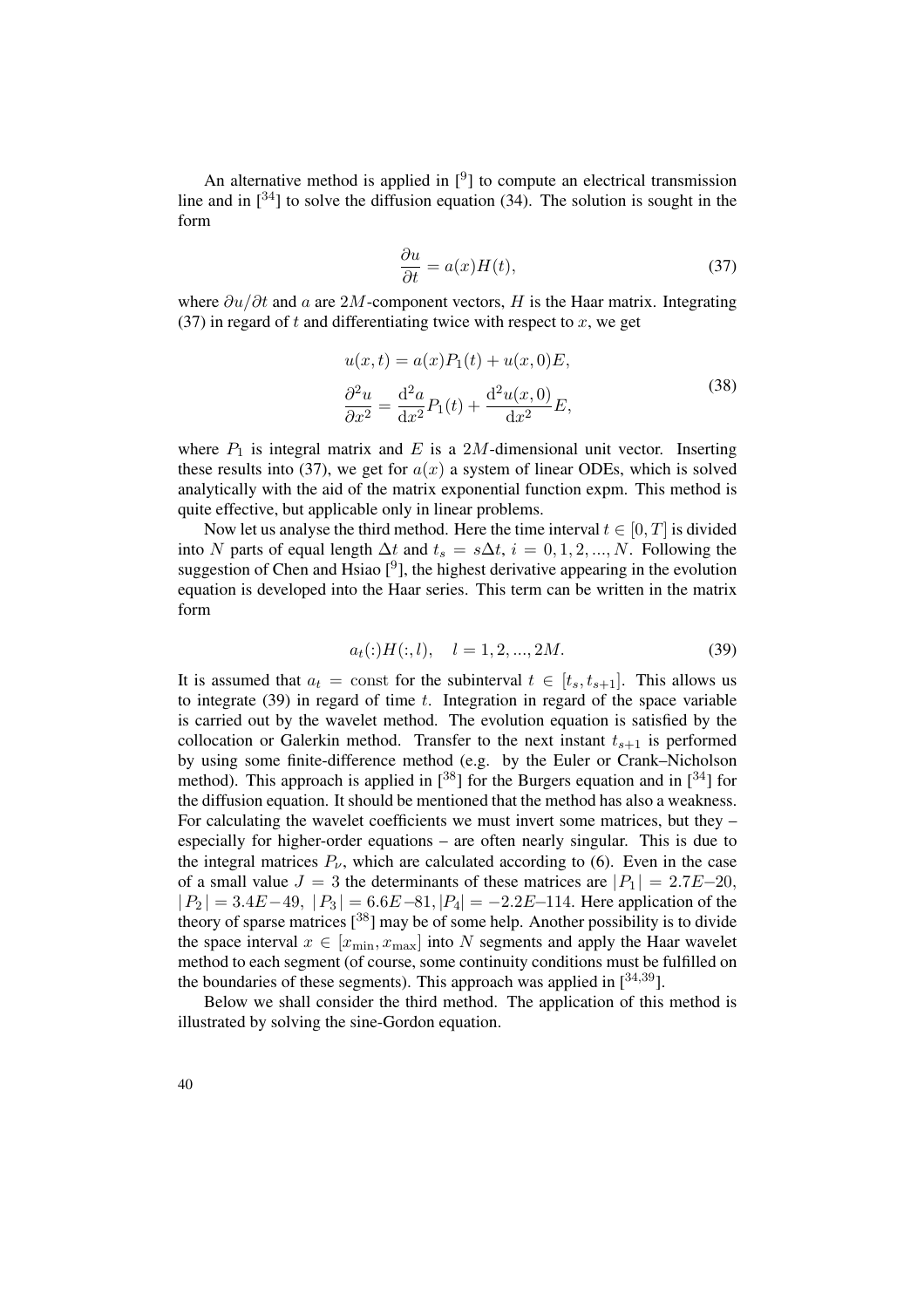#### 5. SINE-GORDON EQUATION

Let us consider the sine-Gordon equation

$$
\frac{1}{L^2} \frac{\partial^2 u}{\partial x^2} - \frac{\partial^2 u}{\partial t^2} = \sin u \quad x \in [0, 1], \quad t \ge 0,
$$
\n(40)

with the boundary and initial conditions

$$
u(x, 0) = f(x), \qquad \frac{\partial u}{\partial t}(x, 0) = g(x),
$$
  

$$
u(0, t) = \varphi(x), \qquad \frac{\partial u}{\partial x}(0, t) = \psi(x).
$$

Here  $f, g, \varphi, \psi$  are prescribed functions, L is a constant.

This equation has an analytical solitary wave solution

$$
u_{\text{ex}}(x,t) = 4 \arctan[\exp(z)],
$$
  

$$
z = \alpha(x - \beta t), \qquad \alpha = \frac{L}{\sqrt{1 - L^2 \beta^2}}.
$$
 (41)

Solution of the sine-Gordon equation is discussed in many papers. According to *Science Direct*, 368 papers have been published on this subject since 1996. Among these we found only one paper  $[40]$  in which the wavelet method (Gaussian wavelets) was applied.

Now let us present the solution based on the Haar wavelet method  $[35]$ . According to Chen and Hsiao  $[<sup>9</sup>]$ , the solution of (40) is sought in the form

$$
\ddot{u}''(x,t) = \sum_{i=1}^{2M} a_s(i)h_i(x), \quad t \in [t_s, t_{s+1}], \quad x \in [0,1]. \tag{42}
$$

This equation is integrated twice in regard of x in the limits  $[0, x]$  and in regard of t in the limits  $[t_s, t_{s+1}]$ . By doing this we obtain

$$
\dot{u}''(x,t) = (t - t_s) \sum_{i=1}^{2M} a_s(i)h_i(x) + \dot{u}''(x, t_s),
$$
  
\n
$$
u''(x,t) = \frac{1}{2}(t - t_s)^2 \sum_{i=1}^{2M} a_s(i)h_i(x) + (t - t_s)\dot{u}''(x, t_s) + u''(x, t_s),
$$
  
\n
$$
\ddot{u}(x,t) = \sum_{i=1}^{2M} a_s(i)p_{2,i}(x) + x\ddot{u}'(0, t) + \ddot{u}(0, t),
$$
  
\n
$$
\dot{u}(x,t) = (t - t_s) \sum_{i=1}^{2M} a_s(i)p_{2,i}(x) + \dot{u}(x, t_s)
$$
  
\n
$$
+ x[\dot{u}'(0, t) - \dot{u}'(0, t_s)] + \dot{u}(0, t) - \dot{u}(0, t_s),
$$
  
\n
$$
u(x,t) = \frac{1}{2}(t - t_s)^2 \sum_{i=1}^{2M} a_s(i)p_{2,i}(x) + u(x, t_s)
$$
  
\n
$$
+ x[u'(0, t) - u'(0, t_s) - (t - t_s)\dot{u}'(0, t_s)]
$$
  
\n
$$
+ u(0, t) - u(0, t_s) - (t - t_s)\dot{u}(0, t_s).
$$
\n(M.1)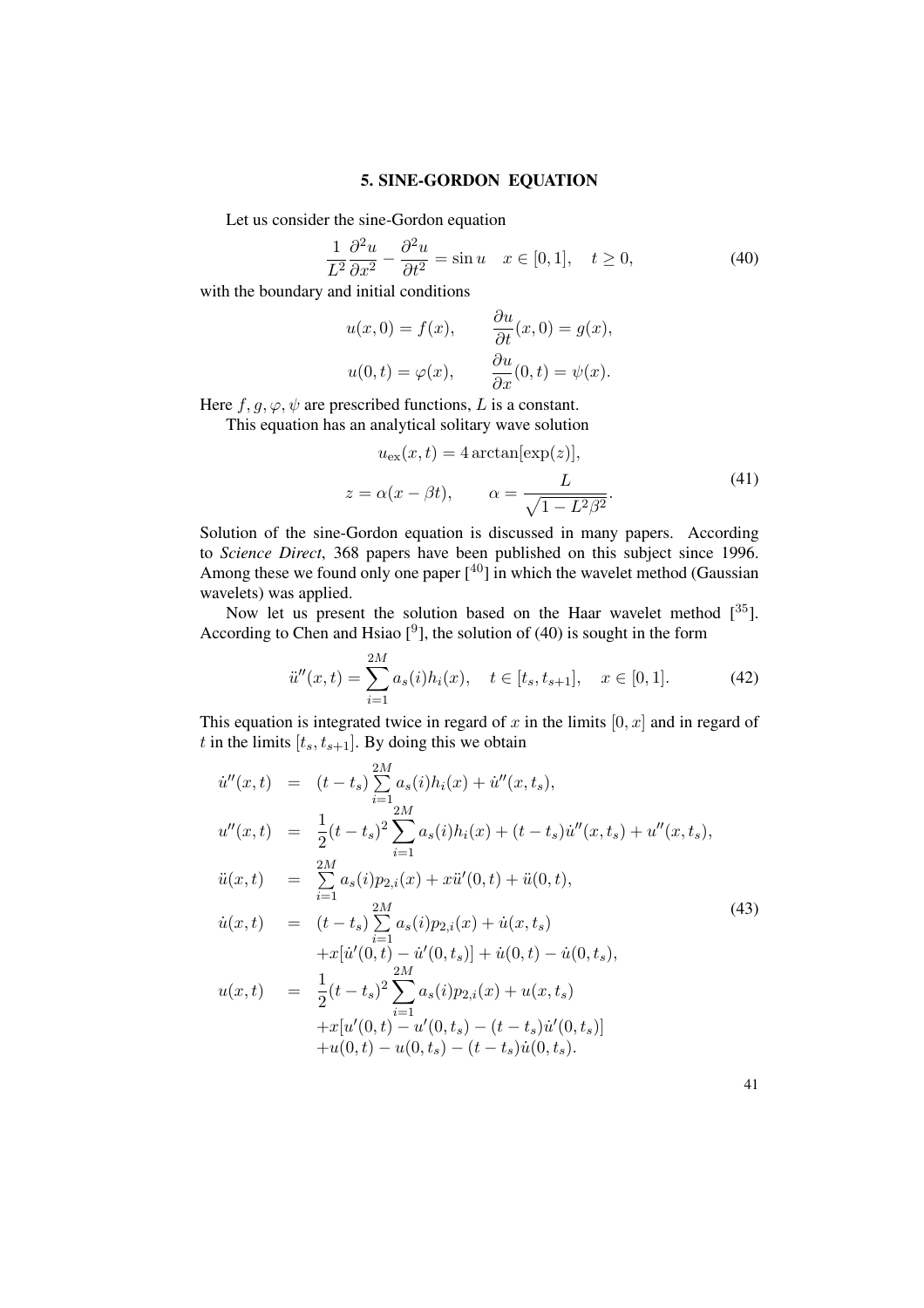These results are discretized by replacing  $x \to x_l$ ,  $t \to t_{s+1}$ . To simplify the writing of the formulae, the matrix formulation is used and the notations  $\Delta t = t_{s+1} - t_s$ ,  $u(l, s) = u(x_l, t_s)$  etc. are introduced. Taking into account the initial conditions (40), Eqs (43) can be put into the form

$$
\dot{u}''(l, s + 1) = \Delta t a_s(:,)H(:, l) + \dot{u}''(l, s),
$$
  
\n
$$
u''(l, s + 1) = \frac{1}{2}\Delta t^2 a_s(:,)H(:, l) + u''(l, s) + \Delta t \dot{u}''(l, s),
$$
  
\n
$$
\ddot{u}(l, s + 1) = a_s(:,)P_2(:, l) + \ddot{\varphi}(s + 1) + x_l \ddot{\psi}(s + 1),
$$
  
\n
$$
\dot{u}(l, s + 1) = \Delta t a_s(:,)P_2(:, l) + \dot{u}(s, l) + \dot{\varphi}(s + 1) - \dot{\varphi}(1)
$$
  
\n
$$
+ x_l[\dot{\psi}(s + 1) - \dot{\psi}(s)],
$$
  
\n
$$
u(l, s + 1) = \frac{1}{2}\Delta t^2 a_s(:,)P_2(:, l) + u(l, s) + \Delta t \dot{u}(l, s) + \varphi(s + 1)
$$
  
\n
$$
-\varphi(s) - \Delta t \dot{\varphi}(s) + x_l[\psi(s + 1) - \psi(s) - \Delta t \dot{\psi}(s)].
$$
\n(44)

Inserting these results into (40), we get a linear matrix equation for calculating the wavelet coefficients  $a_s$ (:):

$$
a_s(:)P_2(:,l) = \frac{1}{L^2}u''(s,l) + \sin u(s,l) - x_l\ddot{\varphi}(s+1) - \ddot{\psi}(s+1). \tag{45}
$$

**Example 4.** Computer simulation was carried out for  $t \in [10, 30]$ ,  $L = 20$ ,  $\beta = 0.025$ . If we want to get the classical solitary wave solution, we must take

$$
f(x) = 4 \arctan[\exp(\alpha x)],
$$
  
\n
$$
g(x) = \alpha V(\alpha x),
$$
  
\n
$$
\varphi(t) = 4 \arctan[\exp(-\alpha \beta t)],
$$
  
\n
$$
\psi(t) = -\alpha \beta V(-\alpha \beta t),
$$
\n(46)

where

$$
V(z) = \frac{4e^z}{1 + e^{2z}}.
$$

The accuracy of our approach is estimated by the error function

$$
v(t) = \frac{1}{2M} ||u(x,t) - u_{\text{ex}}(x,t)|| = \frac{1}{2M} \left\{ \sum_{i=1}^{2M} \left[ u(x_i, t) - u_{\text{ex}}(x_i, t) \right]^2 \right\}^{1/2}.
$$
 (47)

The calculations show that the function  $v(t)$  increases monotonically, therefore  $v(t_{\text{max}})$  is taken as the error estimate. Some computer results are presented in Table 4 and Fig. 4.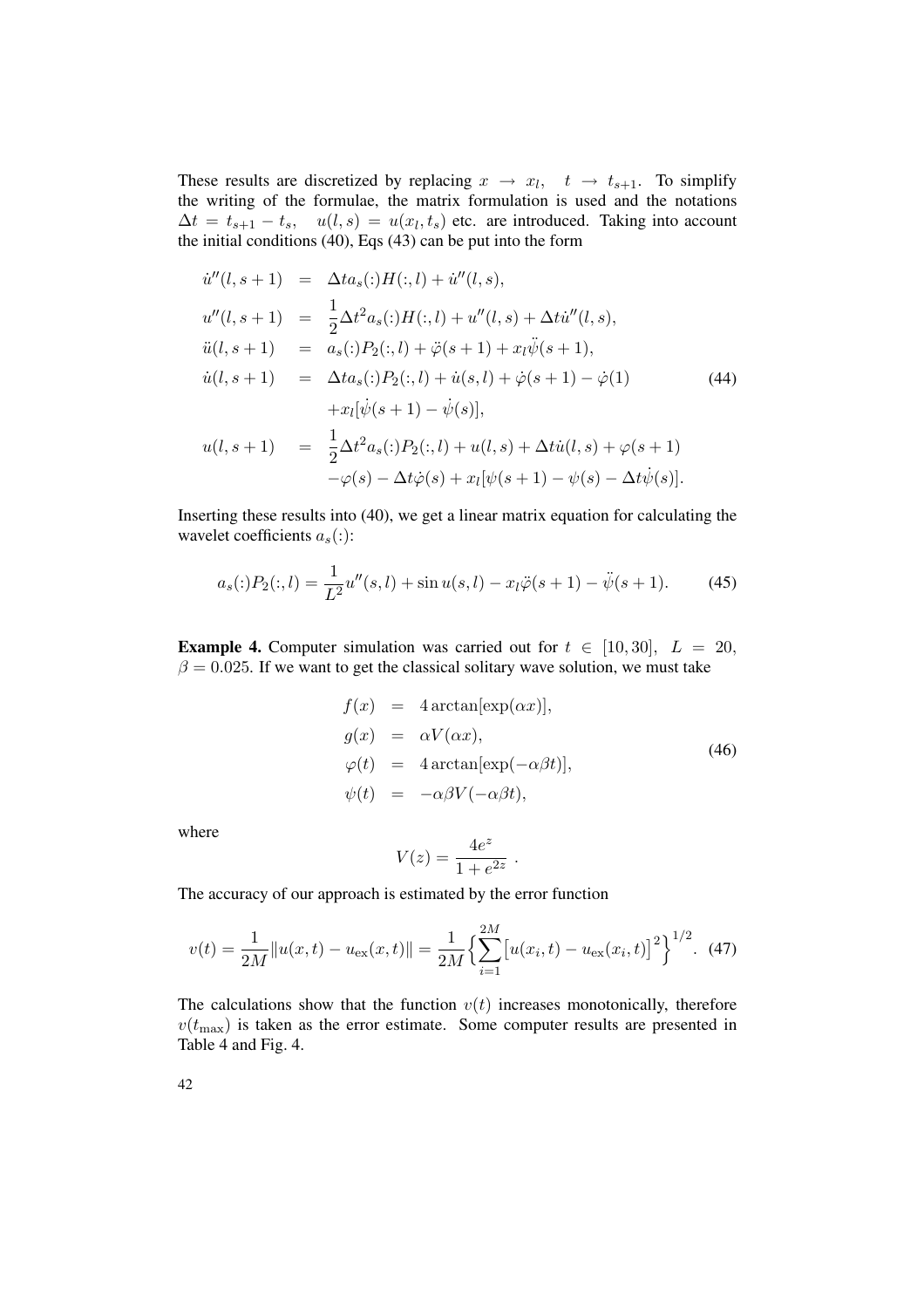**Table 4.** Error estimate  $v(t_{\text{max}})$  for Example 4

| J | 2M        | $\boldsymbol{\eta}$ | $v(t_{\max})$      |
|---|-----------|---------------------|--------------------|
|   |           | $\Delta t = 0.005$  | $\Delta t = 0.001$ |
|   | 32        | 0.051               | 0.038              |
| 5 | 64<br>128 | 0.018<br>0.0096     | 0.009<br>0.0036    |



Fig. 4. Solution of the sine-Gordon equation for  $J = 6$ ,  $\Delta t = 0.001$ : (a) solution for the instants  $t = 10 + 5i$ ,  $i = 0, 1, 2, 3, 4$ ; (b) wavelet coefficients at  $T = 30$ .

It follows from Table 4 that already in the cases  $J = 4$  or  $J = 5$  we get the results which visually coincide with the exact solution. The time step was taken as  $\Delta t = 0.005$  or  $\Delta t = 0.001$ ; further decrease in  $\Delta t$  gave no considerable effect. If the accuracy of these results is insufficient, more precise results could be obtained by the segmentation method proposed in  $[34]$ .

We would like to draw attention to Fig. 4b. It follows from here that most of the wavelet coefficients are zero (or near to zero) and the number of significant coefficients is quite small. This is one of the reasons for rapid convergence of the Haar wavelet series.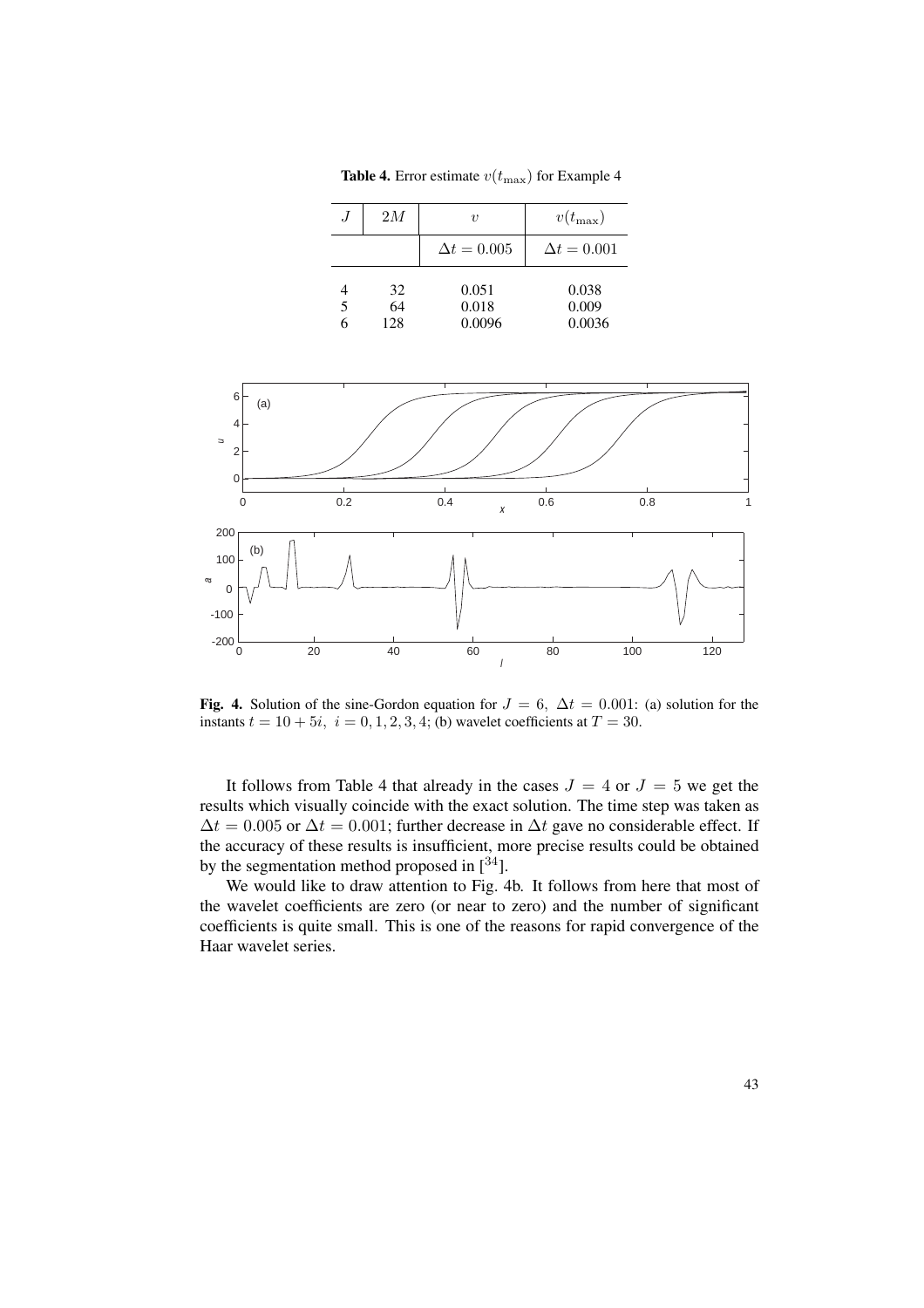### 6. CONCLUSIONS

The main goal of this paper was to demonstrate that the Haar wavelet method is a powerful tool for solving different types of integral equations and partial differential equations. The method with far less degrees of freedom and with smaller CPU time provides better solutions than classical ones.

The main advantage of this method is its simplicity and small computation costs, resulting from the sparsity of the transform matrices and the small number of significant wavelet coefficients. The method is also very convenient for solving the boundary value problems, since the boundary conditions are taken care of automatically.

#### ACKNOWLEDGEMENT

Financial support from the Estonian Science Foundation (grant No. 6697) is gratefully acknowledged.

#### **REFERENCES**

- 1. Daubechies, I. Orthonormal bases of compactly supported wavelets. *Comm. Pure Appl. Math.*, 1988, 41, 909–996.
- 2. Chen, M.-Q., Hwang, C. and Shin, Y.-P. The computation of wavelet–Galerkin approximation on a bounded interval. *Int. J. Numer. Methods Eng.*, 1996, 39, 2921– 2944.
- 3. Dahmen, W., Kurdila, A. J. and Oswald, P. (eds). *Multiscale Wavelet Methods for Partial Differential Equations*. Academic Press, San Diego, 1997.
- 4. Strang, G. and Nguyen, T. *Wavelets and Filter Banks*. Wellesley–Cambridge Press, Wellesley (MA), 1997.
- 5. Jameson, L. A wavelet-optimized, very much order adaptive grid and order numerical method. *SIAM J. Sci. Comput.*, 1998, 19, 1980–2013.
- 6. Stankovic, R. S. and Falkowski, B. J. The Haar wavelet transform: its status and ´ achievements. *Comput. Electr. Eng.*, 2003, 29, 25–44.
- 7. Cattani, C. Haar wavelet splines. *J. Interdisciplinary Math.*, 2001, 4, 35–47.
- 8. Cattani, C. Haar wavelets based technique in evolution problems. *Proc. Estonian Acad. Sci. Phys. Math.*, 2004, 53, 45–65.
- 9. Chen, C. F. and Hsiao, C.-H. Haar wavelet method for solving lumped and distributedparameter systems. *IEE Proc. Control Theory Appl.*, 1997, 144, 87–94.
- 10. Chen, C. F. and Hsiao, C.-H. Wavelet approach to optimising dynamic systems. *IEE Proc. Control Theory Appl.*, 1997, 146, 213–219.
- 11. Hsiao, C.-H. and Wang, W.-J. State analysis of time-varying singular bilinear systems via Haar wavelets. *Math. Comput. Simul.*, 2000, 52, 11–20.
- 12. Hsiao, C.-H. and Wang, W.-J. State analysis of time-varying singular nonlinear systems via Haar wavelets. *Math. Comput. Simul.*, 1999, 51, 91–100.
- 13. Hsiao, C.-H. and Wang, W.-J. Haar wavelet approach to nonlinear stiff systems. *Math. Comput. Simul.*, 2001, 57, 347–353.
- 14. Hsiao, C.-H. Haar wavelet direct method for solving variational problems. *Math. Comput. Simul.*, 2004, 64, 569–585.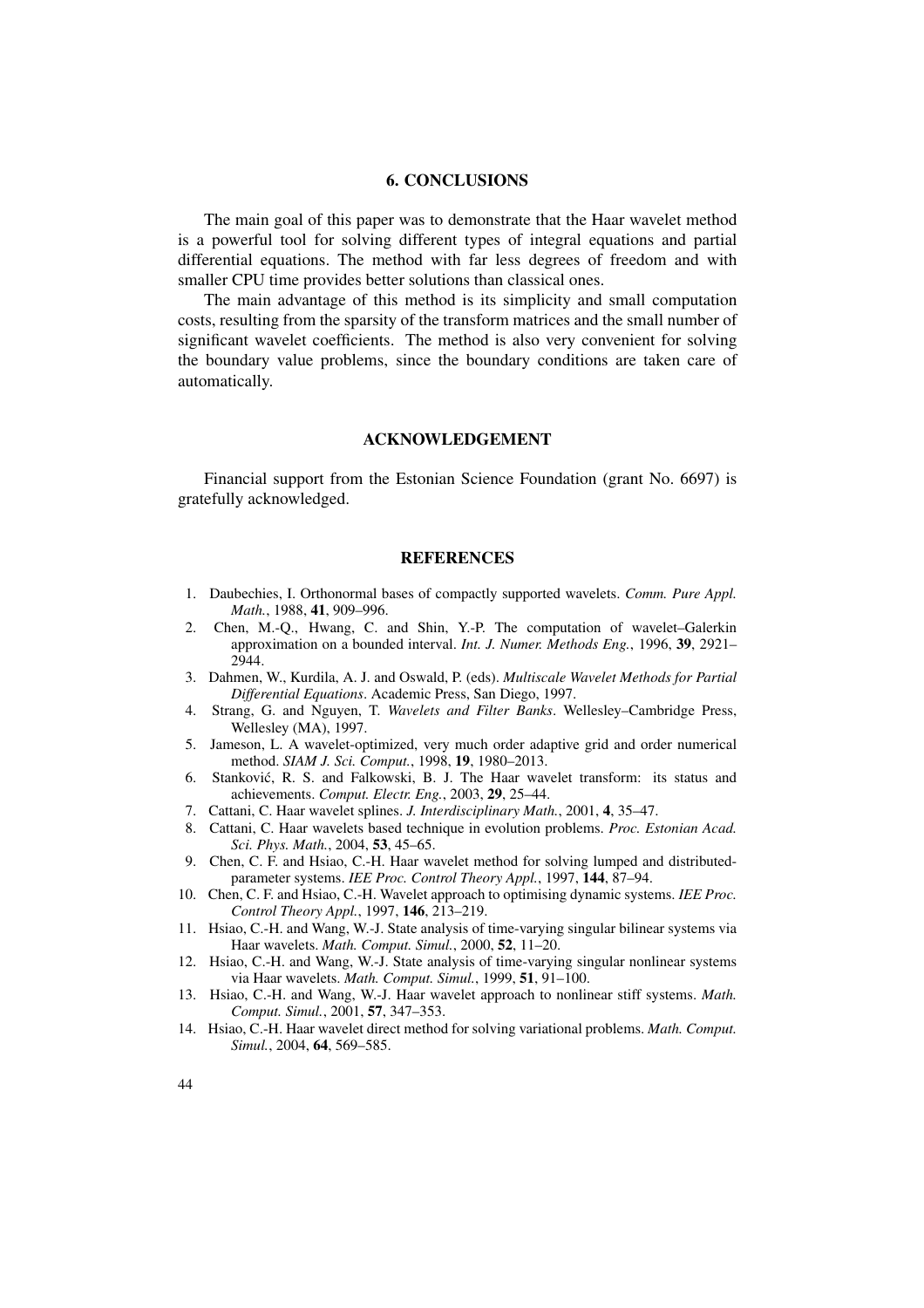- 15. Hsiao, G.-C. and Rathsfeld, A. Wavelet collocation methods for a first kind boundary integral equation in acoustic scattering. *Adv. Comput. Math.*, 2002, 17, 281–308.
- 16. Alpert, B., Beylkin, G., Coifman, R. and Rokhlin, V. Wavelet-like bases for the fast solution of second-kind integral equations. *SIAM J. Sci. Comput.*, 1993, 14, 159–184.
- 17. Vainikko, G., Kivinukk, A. and Lippus, J. Fast solvers of integral equations of the second kind: wavelet methods. *J. Complexity*, 2005, 21, 243–273.
- 18. Yousefi, S. and Razzaghi, M. Legendre wavelets method for the nonlinear Volterra– Fredholm integral equations. *Math. Comput. Simul.*, 2005, 70, 1–8.
- 19. Maleknejad, K., Aghazadeh, N. and Molapourasl, F. Numerical solution of Fredholm integral equation of the first kind with collocation method and estimation of error bound. *Appl. Math. Comput.*, 2006, 179, 352–359.
- 20. Xiao, J.-Y., Wen, L.-H. and Zhang, D. Solving second kind Fredholm integral equation by periodic wavelet Galerkin method. *Appl. Math. Comput.*, 2006, 175, 508–518.
- 21. Kaneko, H., Noren, R. D. and Novaprateep, B. Wavelet applications to the Petrov– Galerkin method for Hammerstein equations. *Appl. Numer. Math.*, 2003, 45, 255–273.
- 22. Maleknejad, K. and Derili, H. The collocation method for Hammerstein equations by Daubechies wavelets. *Appl. Math. Comput.*, 2006, 172, 846–864.
- 23. Avudainayagam, A. and Vano, C. Wavelet–Galerkin method for integro-differential equations. *Appl. Numer. Math.*, 2000, 32, 247–254.
- 24. Fedorov, M. V. and Chyev, G. N. Wavelet method for solving integral equations of simple liquids. *J. Mol. Liq.*, 2005, 120, 159–162.
- 25. Liang, X.-Z., Liu, M.-C. and Che, X.-J. Solving second kind integral equations by Galerkin methods with continuous orthogonal wavelets. *J. Comput. Appl. Math.*, 2001, 136, 149–161.
- 26. Mahmoudi, Y. Wavelet Galerkin method for numerical solution of nonlinear integral equation. *Appl. Math. Comput.*, 2005, 167, 1119–1129.
- 27. Khellat, F. and Yousefi, S. A. The linear Legendre mother wavelets operational matrix of integration and its application. *J. Franklin Inst.*, 2006, 143, 181–190.
- 28. Maleknejad, K. and Lotfi, T. Expansion method for linear integral equations by cardinal B-spline wavelet and Shannon wavelet bases to obtain Galerkin system. *Appl. Math. Comput.*, 2006, 175, 347–355.
- 29. Maleknejad, K. and Karami, M. Numerical solution of non-linear Fredholm integral equations by using multiwavelets in the Petrov–Galerkin method. *Appl. Math. Comput.*, 2005, 168, 102–110.
- 30. Lepik, Ü. and Tamme, E. Application of the Haar wavelets for solution of linear integral equations. In *5–10 July 2004, Antalya, Turkey – Dynamical Systems and Applications, Proceedings*. 2005, 395–407.
- 31. Lepik, Ü. and Tamme, E. Solution of nonlinear integral equations via the Haar wavelet method. *Proc. Estonian Acad. Sci. Phys. Math.*, 2007, 56, 17–27.
- 32. Lepik, Ü. Haar wavelet method for non-linear integro-differential equations. *Appl. Math. Comput.*, 2006, 176, 324–333.
- 33. Maleknejad, K. and Mirzaee, F. Using rationalized Haar wavelet for solving linear integral equations. *Appl. Math. Comput.*, 2005, 160, 579–587.
- 34. Lepik, Ü. Numerical solution of differential equations using Haar wavelets. *Math. Comput. Simul.*, 2003, 68, 127–143.
- 35. Lepik, Ü. Numerical solution of evolution equations by the Haar wavelet method. *Appl. Math. Comput.* (accepted).
- 36. Newland, D. E. *An Introduction to Random Vibrations, Spectral and Wavelet Analysis*. Longman Scientific and Technical, New York, 1993.
- 37. Kim, B. H., Kim, H. and Park, T. Nondestructive damage evaluation of plates using the multiresolution analysis of two-dimensional Haar wavelet. *J. Sound Vibration*, 2006, 292, 82–104.